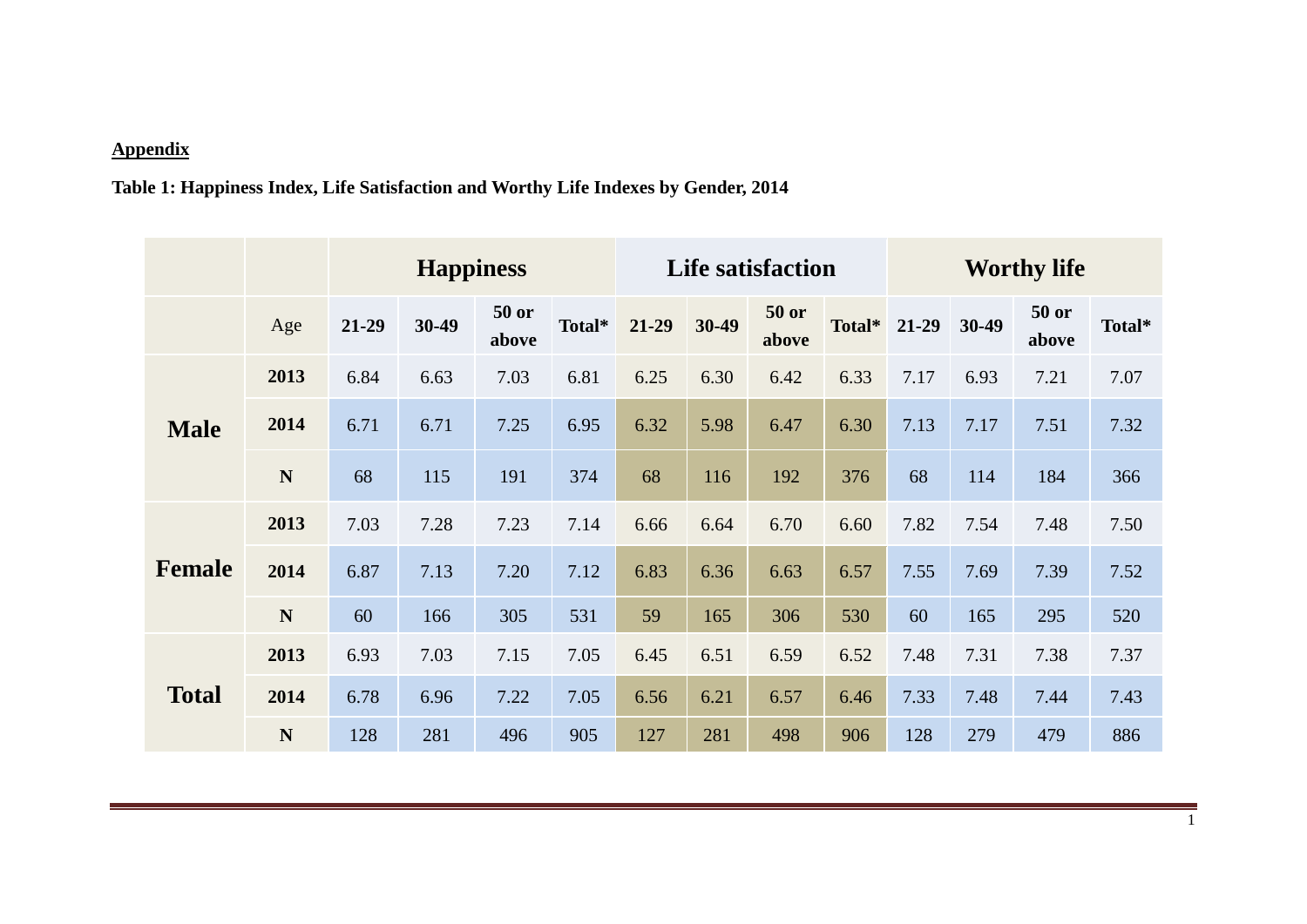|                       |                         | Love |             |     |                                   |                                                                            | Insight |                            |     |           | Fortitude                                              |     |     |           | <b>Engagement</b> |                  |      |            |            |                  |                             |
|-----------------------|-------------------------|------|-------------|-----|-----------------------------------|----------------------------------------------------------------------------|---------|----------------------------|-----|-----------|--------------------------------------------------------|-----|-----|-----------|-------------------|------------------|------|------------|------------|------------------|-----------------------------|
| Age<br>group          | Year                    | 10   | 11          | 12  | <u>13</u>                         | 14                                                                         | 10      | 11                         | 12  | <u>13</u> | 14                                                     | 10  | 11  | <u>12</u> | <u>13</u>         | 14               | 10   | 11         | 12         | 13               | <u>14</u>                   |
| 21-29                 | <b>Average</b><br>score |      |             |     | $7.61$   $7.64$   $7.82$   $7.82$ | 7.77                                                                       |         | $6.54 \,   \, 6.9 \,   \,$ |     |           | 6.48 6.54 6.72 6.55 7.13 6.97 7.15 7.18 6.58 7.35 6.87 |     |     |           |                   |                  |      |            |            |                  | $6.81 \,   \, 6.58 \,   \,$ |
|                       | N                       | 143  | 144         | 157 | <b>130</b>                        | 128                                                                        | 143     | 144                        | 156 | 128       | 125                                                    | 143 | 144 | 156       | <b>130</b>        | 128              | 143  | 143        | 155        | <b>130</b>       | 128                         |
| 30-59                 | <b>Average</b><br>score |      |             |     |                                   | 8.51 7.64 8.18 8.61 8.20 7.62 7.38 6.98 7.17 7.19 7.42 7.32 7.47 7.75 7.64 |         |                            |     |           |                                                        |     |     |           |                   |                  | 6.9  | 7.3        |            |                  | 7.41 7.38 7.46              |
|                       | N                       | 517  | 472         | 534 | 521                               | 507                                                                        | 516     | 471                        | 526 | 495       | 481                                                    | 515 | 479 | 519       | 515               | 507              | 510  | 469        | 535        | 518              | 507                         |
| <b>60 or</b><br>above | <b>Average</b><br>score |      | $8.52$ 7.71 |     |                                   | 8.11   8.61   8.32                                                         |         | $7.93 \mid 7.5$            |     |           | $7.31$ 7.45 7.54 7.51                                  |     | 7.3 |           |                   | $7.73$ 7.81 7.77 | 6.27 |            |            | $6.66$ 7.21 7.39 | 7.48                        |
|                       | N                       | 149  | 156         | 207 | 269                               | 265                                                                        | 155     | 153                        | 191 | 237       | 241                                                    | 149 | 168 | 189       | 262               | 266              | 144  | <b>130</b> | <b>193</b> | 261              | 256                         |
| <b>Total</b>          | <b>Average</b><br>score | 8.35 | 7.65        | 8.1 | 8.5                               |                                                                            |         |                            |     |           | 8.17 7.49 7.31 6.96 7.15 7.22 7.28 7.28 7.44 7.68 7.62 |     |     |           |                   |                  | 6.73 | 7.2        | 7.27       | 7.3              | 7.33                        |
|                       | N                       | 809  | 772         | 898 | 920                               | 900                                                                        | 814     | 768                        | 873 | 860       | 847                                                    | 807 | 791 | 864       | 907               | 901              | 797  | 742        | 883        | 909              | 891                         |

**Table 2: LIFE scores by age groups, 2009 to 2014**